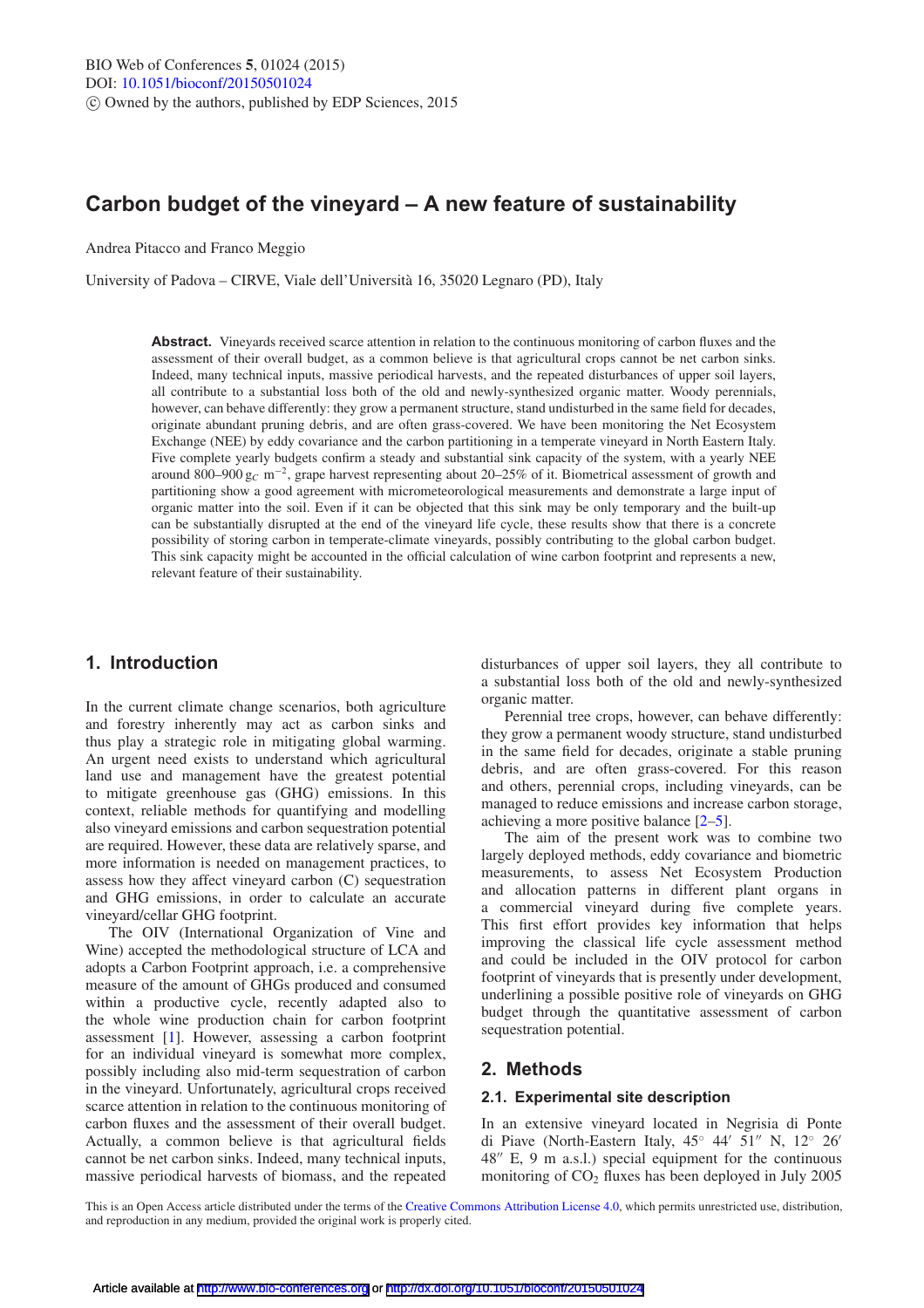and operated continuously. Climate is mediterranean, with a mean annual precipitation 833 mm and a mean annual temperature of  $13.1\,^{\circ}$ C. The vineyard, mainly composed by Vitis vinifera L. cv. "Carmenère N." grafted on SO4 rootstock was planted in 1992 in north-south oriented rows spaced 2.50 m apart. Plant spacing on the rows was 1.30 m, resulting in a density of 3,076 vines per hectare. Floor was grass covered, while a strip 1 m wide on the rows was chemically treated. Terrain is flat and plot size (25 ha) allows an adequate fetch ( $\geq$  200 m) for most of wind directions.

Vineyard received standard management. Mechanical tipping and hedging, performed two times during the season. The spur-pruned cordon was at 1.70 m from ground. Maximum canopy height was kept at 2.70 m, and maximum LAI, monitored both by direct and by indirect methods, peaked to 2.2 to 2.5 in July.

#### **2.2. Micrometeorological measurements**

The eddy covariance technique is the most straight- forward micrometeorological technique to measure turbulent fluxes [\[6\]](#page-2-3). Basically, it relies on the measurement of the instantaneous product of windspeed components and concentration of the scalar quantities of interest (heat, water vapour, carbon dioxide, etc.) in the boundary layer above the canopy. If terrain is flat and vegetation is extensive and homogeneous, horizontal components of motion may be neglected and analysis can focus on the vertical component only.

The instantaneous flux *f* of a generic scalar quantity thus reduces to:

$$
f = w \chi
$$

where  $w$  is the vertical component of windspeed and χ is the mixing ratio of the scalar. The stochastic nature of atmospheric motion is conveniently analyzed by decomposing the instantaneous values in a slowly-varying average component (indicated by an overbar) and in a fluctuation (indicated by a prime):

$$
f = (\overline{w} + w') (\overline{\chi} + \chi')
$$

thus originating four products:

$$
f = \overline{w\chi} + \overline{w}\chi' + w'\overline{\chi} + w'\chi'.
$$

As we are more interested in time averages rather than in the individual transport events, the mean flux  $F$  is given by:

$$
F = \overline{f}
$$

$$
F = \overline{\overline{w}\overline{\chi}} + \overline{\overline{w}\chi'} + \overline{w'\overline{\chi}} + \overline{w'\chi'}
$$

which, considering that the average of fluctuations is zero and that average vertical speed is also close to zero on flat terrain, reduces to the covariance between vertical windspeed and scalar concentration:

$$
F=\overline{w'\chi'}.
$$

Both w and  $\chi$  must be measured at a frequency high enough to catch most of turbulent frequencies.



**Figure 1.** Yearly course of NEE on a decadal basis and cumulated throughout the season.

#### **2.3. Net Ecosystem Productivity (NEP) determi-nation and partitioning**

Net ecosystem carbon exchange (NEE) fluxes were monitored by eddy covariance from July 2005 and operated continuously. The eddy covariance equipment is based on a 3-dimensional ultrasonic anemometer (Metek USA-1) and an open-path IR gas analyzer (LiCor LI-7500), both logged at 20 Hz by a low-power industrial PC. Ancillary measurements of net radiation (Kipp & Zonen CNR-1) and basic meteorological parameters (air temperature and humidity, barometric pressure, rainfall, etc.) are measured every second and averaged every 30 minutes by a CR23X Campbell datalogger. In the present paper, data collected for the year 2009 will be presented. Eddy Covariance data were processed according to the standard EUROFLUX methodology [\[7](#page-2-4)]. Data quality check has been performed according to [\[8\]](#page-2-5) and gap-filling followed [\[9\]](#page-2-6).

Fluxes measurements were coupled with biometric surveys to directly assess the net primary production (NEP) and its partitioning pattern within the vineyard. Extensive biometrical sampling of leaves, shoots, trunks and roots has been carried out to provide independent measurements of growth dynamics of vines and biomass partitioning.

Total biomass determination, comprising perennial above ground and below ground biomass, was made at two stages of vines development, in 2007 and 2010. Aboveground net primary productivity (ANPP) was estimated on the basis of the annual increment of dry biomass of aboveground organs. Destructive samplings conducted during the experimental period enabled a further partitioning to be assessed between leaves and wood of primary and lateral shoots. Below-ground net primary productivity (BNPP) was determined by estimating the root growth assuming a constant aboveground/belowground biomass ratio between the two sampling dates (2007, 2010).

### **3. Results**

Since the establishment of the station, the vineyard proved to be a strong carbon sink. Figure 3 showed a rapid increase of NEE already before budbreak, due to the increased activity of the grass cover as soon as temperature became milder. The quick development of vine canopy further increased carbon absorption up to a maximum daily NEE of about 6 g<sub>C</sub> m<sup>−2</sup>, occurred around veraison. Leaf